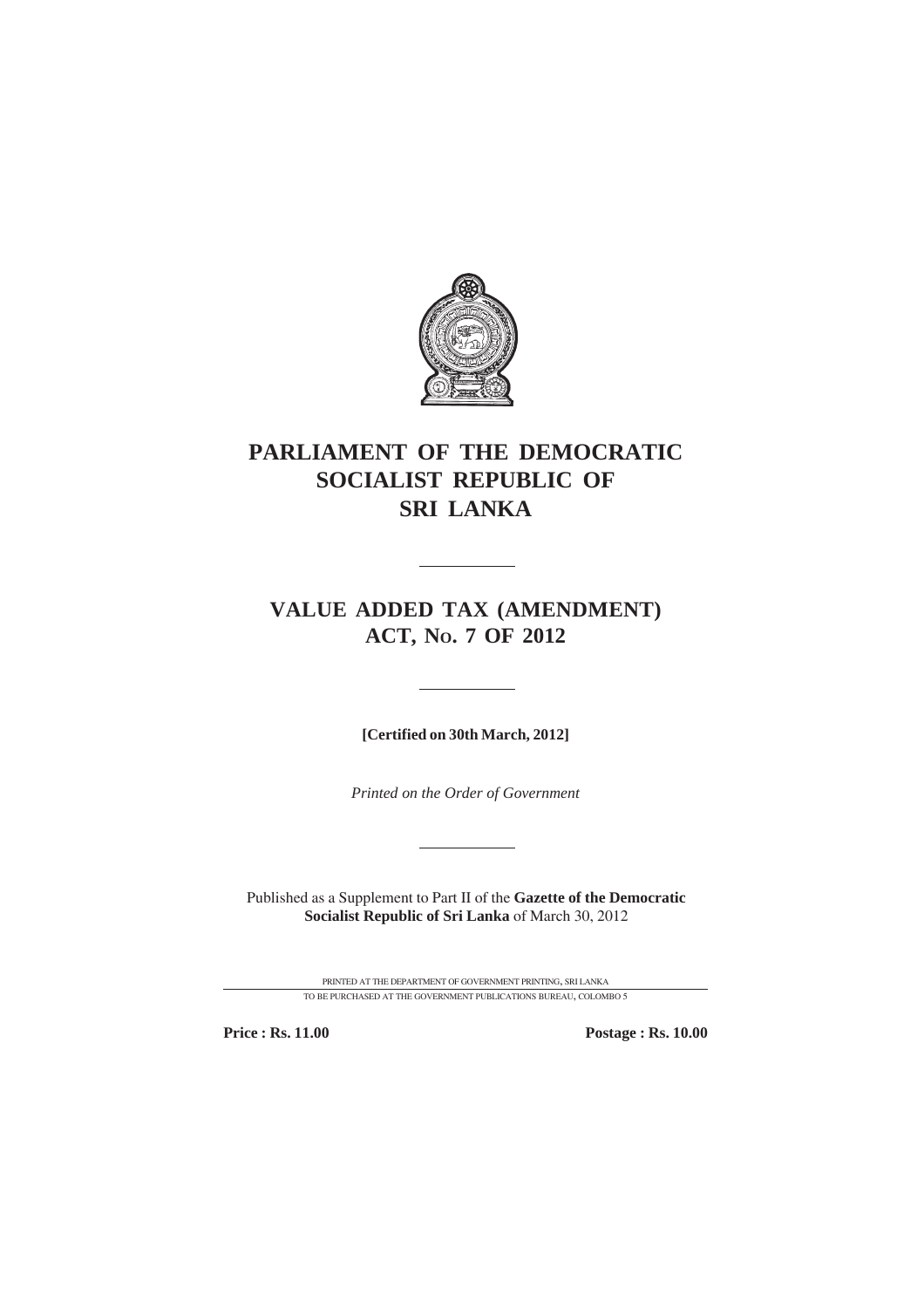#### [Certified on 30th March, 2012]

L.D.– O. 9/2012

AN ACT TO AMEND THE VALUE ADDED TAX ACT, NO. 14 OF 2002

BE it enacted by the Democratic Socialist Republic of Sri Lanka as follows:-

**1.** This Act may be cited as the Value Added Tax (Amendment) Act, No. 7 of 2012 and shall be deemed to have come into operation on January 1, 2012 unless different dates of operation are specified therefor, in the relevant sections.

**2.** Section 2 of the Value Added Tax Act, No.14 of 2002 (hereinafter referred to as the "principal enactment") is hereby amended as follows:-

Short title and date of operation.

Amendment of section 2 of the Value Added Tax Act, No.14 of 2002.

- (1) in subsection (2) of that section:-
	- (*a*) by the repeal of item (i) of sub-paragraph (*e*) and the substitution therefor of the following:-
		- "(i) a person engaged in any Strategic Development Project in terms of subsection (4) of section 3 of the Strategic Development Projects Act, No.14 of 2008, as is referred to in sub-paragraph (i) of paragraph (*f*) of Part II of the First Schedule, during the project implementation period, or a registered person engaged in any specific project referred to in sub-paragraph (ii) of paragraph (*f*) of PART II of the First Schedule (effective from April 1, 2011)";

2—PL 006653—6,615 (03/2012)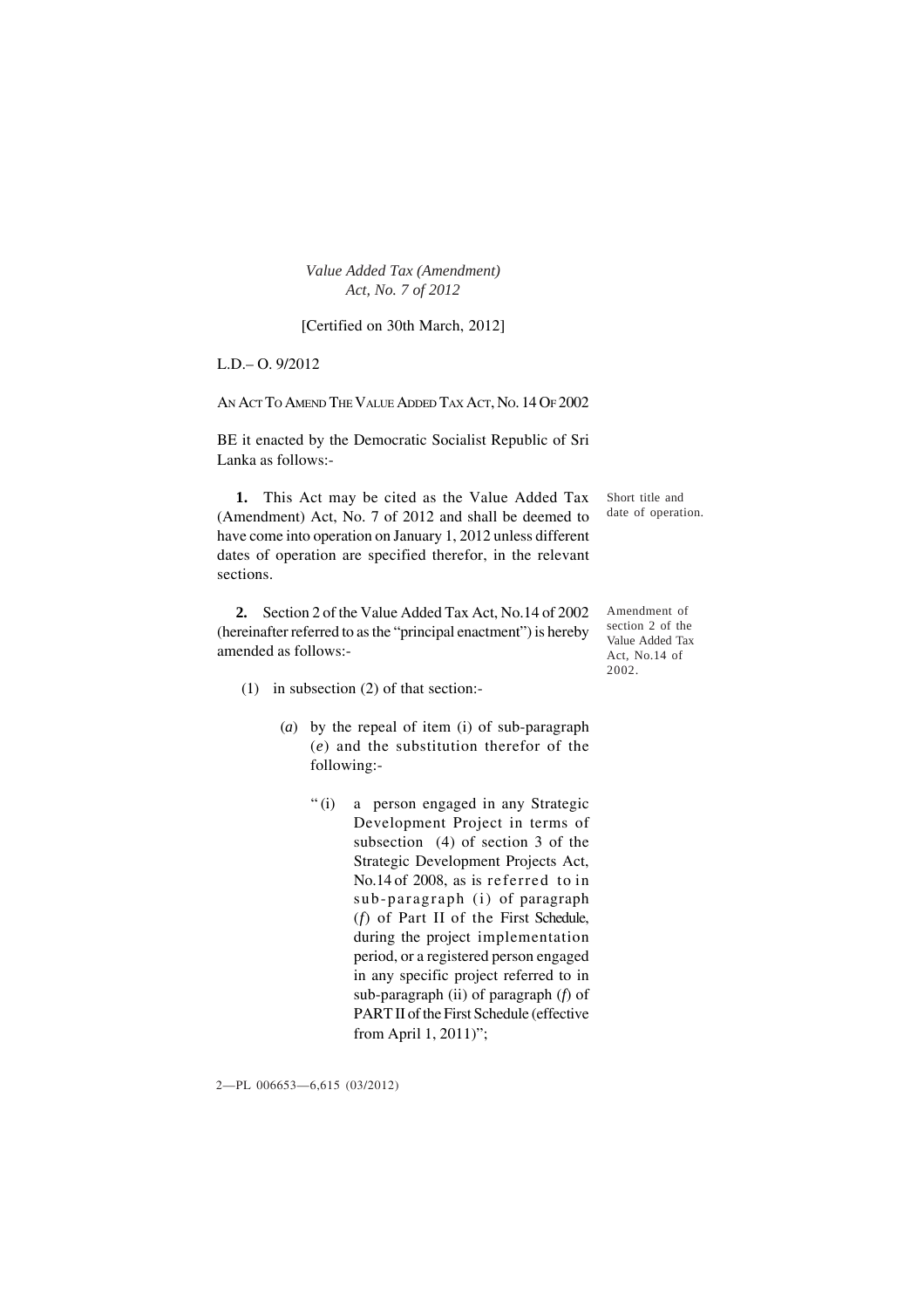- (2) by the addition immediately after item (iv) thereof, of the following:-
	- "(*v*) any registered person who supplies any goods or services on or after April 1, 2011, to any registered person referred to in items (i), (ii), (iii) or (iv) above, provided that the Commissioner - General is, on the information available, satisfied that the value of such supplies exceeds fifty *per-centum* of the total supplies of such registered person who supplies such goods or services.";
- (3) by the addition immediately after paragraph (*c*) of the second proviso to subsection (3) of that section of the following:-
	- "(*d*) plant, machinery or equipment imported by any enterprise qualified for a tax exemption under section16p and 17A of the Inland Revenue Act, No. 10 of 2006, for the use by such enterprise for the purposes specified in any agreement entered into with the Board of Investment of Sri Lanka established under the Board of Investment of Sri Lanka Law, No. 4 of 1978, where any such agreement provides that tax is exempted under item (xxxiv) of paragraph (*c*) of PART II of the First Schedule, during the project implementation period, subject to the fulfillment of the conditions specified in the agreement.".

Amendment of section 22 of the principal enactment.

**3.** Section 22 of the principal enactment is hereby amended as follows:-

(1) in subsection (1) of that section, by the repeal of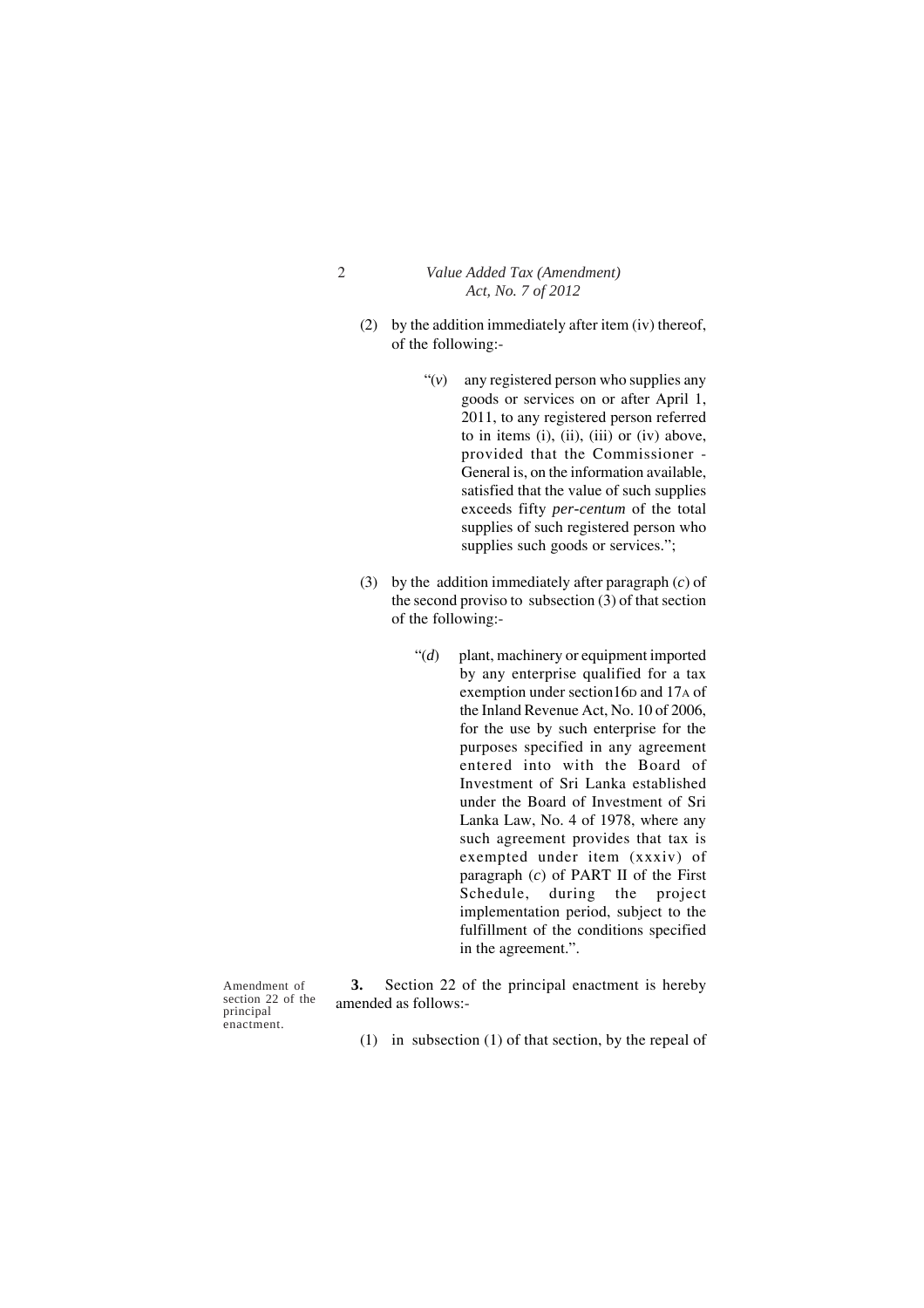the first proviso thereof and the substitution therefor of the following:-

- " Provided that, the amount of tax due on the supply of-
	- (*a*) garments within such percentage*-*
		- (i) as is permitted for sale locally by the Board of Investment of Sri Lanka, established by the Board of Investments of Sri Lanka Law, No. 4 of 1978 under any agreement entered into by the manufacturer of garments for export under section 17 of the aforesaid law; or
		- (ii) as is permitted for sale locally by the Board of Investment of Sri Lanka, established by the Board of Investments of Sri Lanka Law, No. 4 of 1978, by any other garment manufacturer who manufactures garments for export under the supervision of the Department of Customs ,

shall be rupees twenty five for each such garment so supplied within Sri Lanka;

- (*b*) fabric within such percentage
	- (i) as is permitted for sale locally by the Board of Investment of Sri Lanka, established by the Board of Investment of Sri Lanka Law, No. 4 of 1978, under any agreement entered into by the manufacturer of fabric for export under section 17 of the aforesaid law; or
	- (ii) as is permitted for sale locally by the Board of Investment of Sri Lanka, established by the aforesaid law by any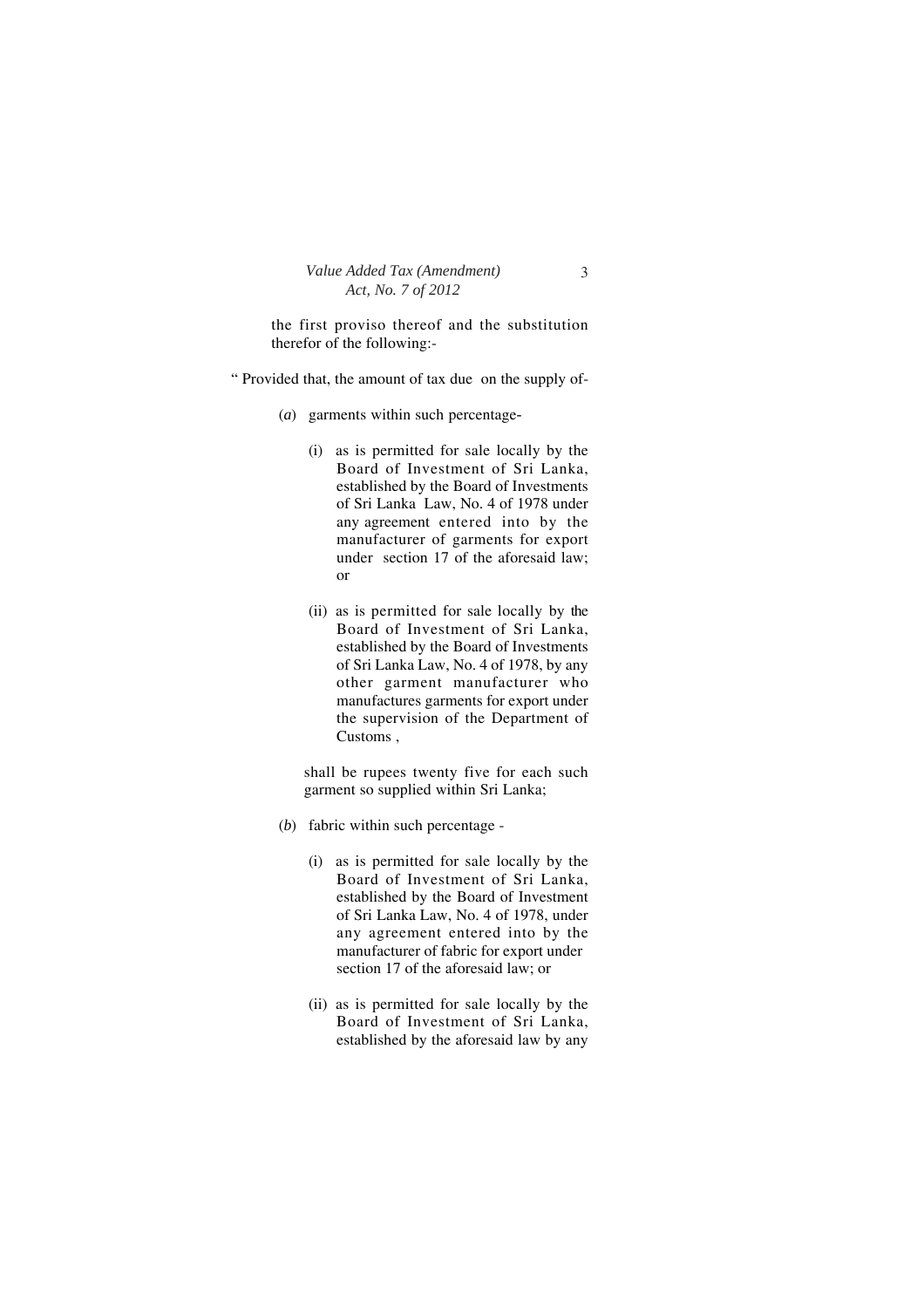other fabric manufacturer who manufactures fabric for export under the supervision of the Department of Customs,

shall be forty rupees per kilogram.";

- (2) in the second proviso to subsection (1), by the substitution for the words and figures "no other tax or levy including any duty under the Customs Ordinance (Chapter 235) or Cess under subsection (1) of section 14 of Sri Lanka Export Development Act, No. 40 of 1979, shall be charged or collected on such sale of garments," of the words and figures "no other tax or levy payable at the point of entry into the country including any duty under the Customs Ordinance (Chapter 235) or Cess under subsection (1) of section 14 of Sri Lanka Export Development Act, No. 40 of 1979, shall be charged or collected on such sale of garments or fabric.";
- (3) in paragraph (*e*) of the second proviso to subsection (5) of that section by the substitution for all the words from "there is an excess of input tax" to the words "taxable supplies of the taxable period" of the following:-

"there is an excess of input tax including tax deferred under section 2, of any registered person who is registered with the Textile Quota Board established under the Textile Quota Board Act, No. 23 of 1996, being a supplier of goods or services to any registered person referred to in paragraph (*c*) of subsection (2) of section 2 or any registered person who is registered with the Export Development Board, who was subsequently brought under the deferment scheme administered by the Commissioner-General under paragraph (*e*) of subsection (2) with effect from April 1, 2011, being a supplier of goods to exporters of goods, referred to in paragraph (*d*) of subsection (2) of section 2,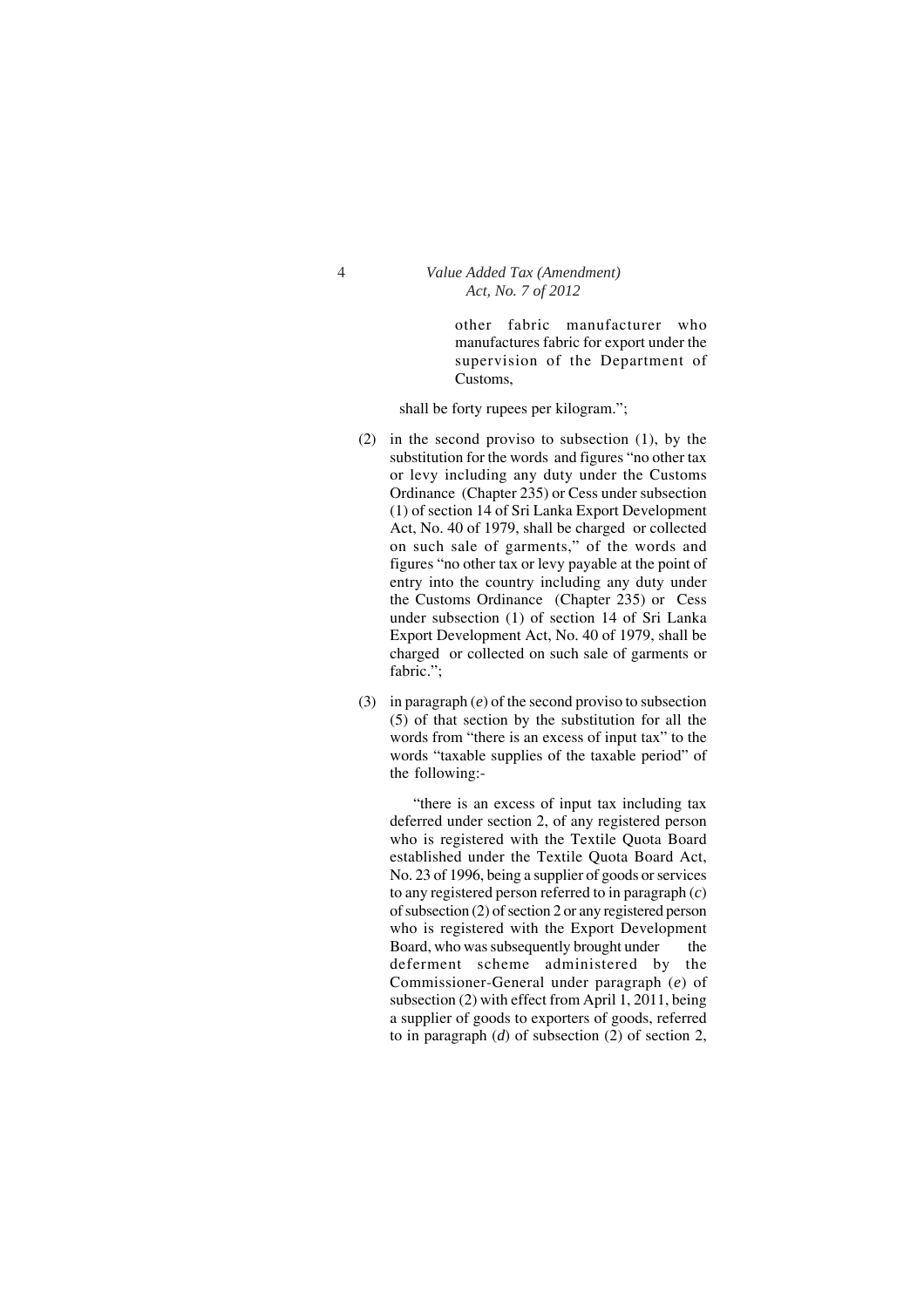the value of supplies to suppliers referred to in paragraph (*c*), (*d*) or in the corresponding provisions of paragraph (*e*) for the taxable period was more than fifty *per centum*.";

(4) in the third proviso to subsection (5) of that section by the substitution for all the words from "Provided further" to the words "shall be carried forward." of the following:—

"Provided further, in case of a registered person who imports goods for re-sale without processing, the excess input tax representing the tax paid under subsection (3) of section 2 shall not be refunded, but such input tax including any excess input tax as at July 31, 2002, under the Goods and Services Tax Act, No. 34 of 1996 shall be carried forward except in a case where such supplies are made to any registered person referred to in items  $(i)$ ,  $(ii)$ ,  $(iii)$  or  $(iv)$  of paragraph  $(e)$  of subsection (2) of section 2 of this Act, subject to the conditions and the limitations specified in the guidelines published for the purposes of applying the deferment for the specified period.";

- (5) in subsection (10) of that section:-
	- (i) in paragraph (*a*), by the substitution for the words and figures "The unabsorbed residue, if any, as at December 31, 2010 shall be carried forward and may be claimed by a registered person for any taxable period not exceeding a sum equivalent to ten *per centum* of the unabsorbed amount for each month, provided that, such sum does not exceed five *per centum* of the net tax payable after deducting allowable input credit from the output tax by such person;" of the following:-

"The unabsorbed residue, if any, as at December 31, 2010 shall be carried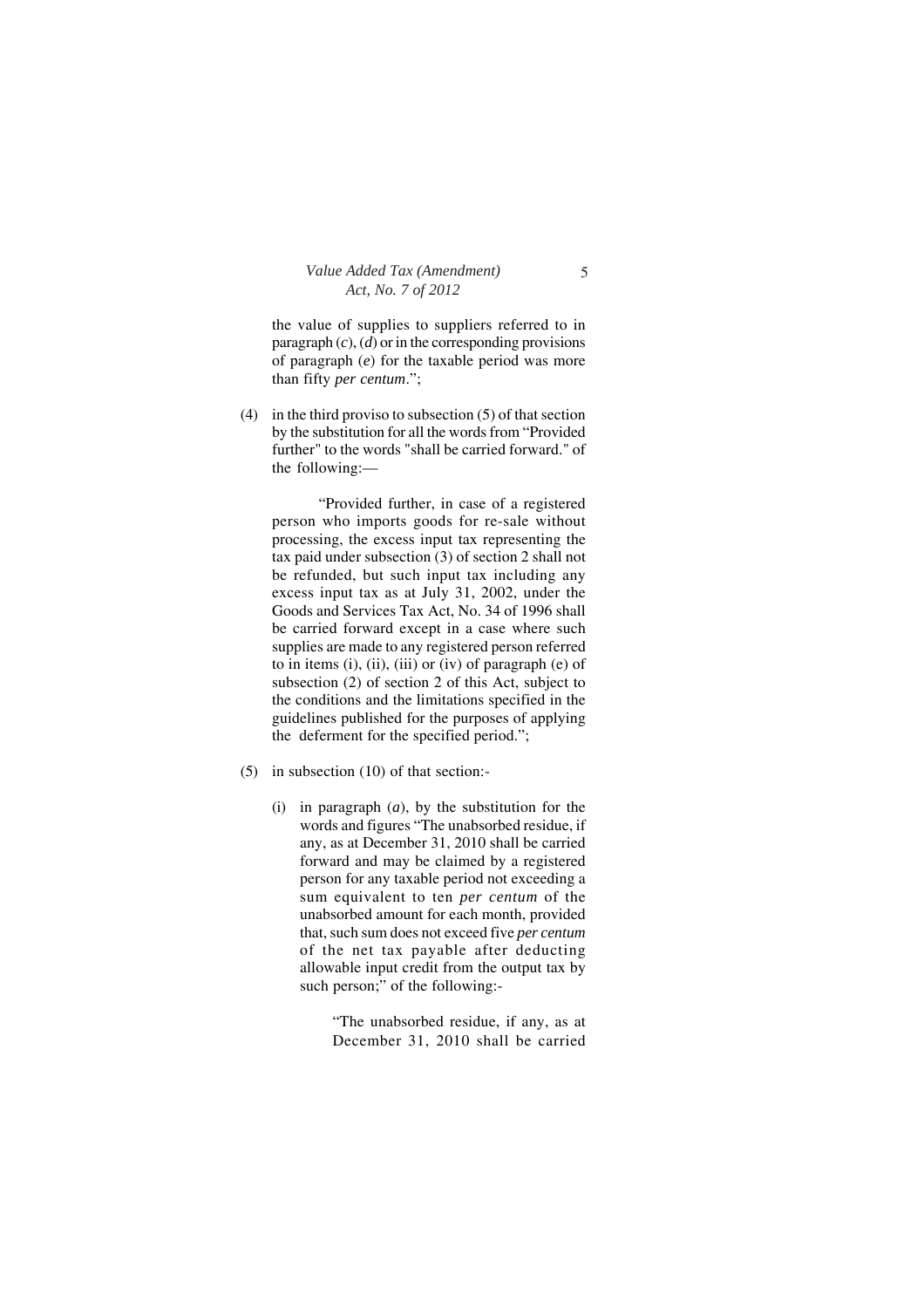forward and may be claimed by a registered person for any taxable period –

- (A) commencing on or after January 1, 2011 but prior to January 1, 2012, not exceeding a sum equivalent to ten *percentum* of the unabsorbed amount for each month, but not exceeding five *per centum* of the net tax payable after deducting allowable input credit from the output tax payable by such person;
- (B) commencing on or after January 1, 2012, not exceeding a sum equivalent to ten *per centum* of the unabsorbed amount for each month but not exceeding the net tax payable after deducting allowable input credit from the output tax by such person;";
- (ii) by the repeal of the first proviso to that subsection and the substitution therefor of the following:-

"Provided that, in the case of a registered person –

- (A) who as at December 31, 2010, has an unabsorbed input credit, but from and after January 1, 2011, such person has no taxable supplies liable to tax under the provisions of this Act; or
- (B) where in respect of each month with effect from January 1, 2012, the actual set off of the unabsorbed input credit of such person, not exceeding ten *per centum* of the unabsorbed input credit as at December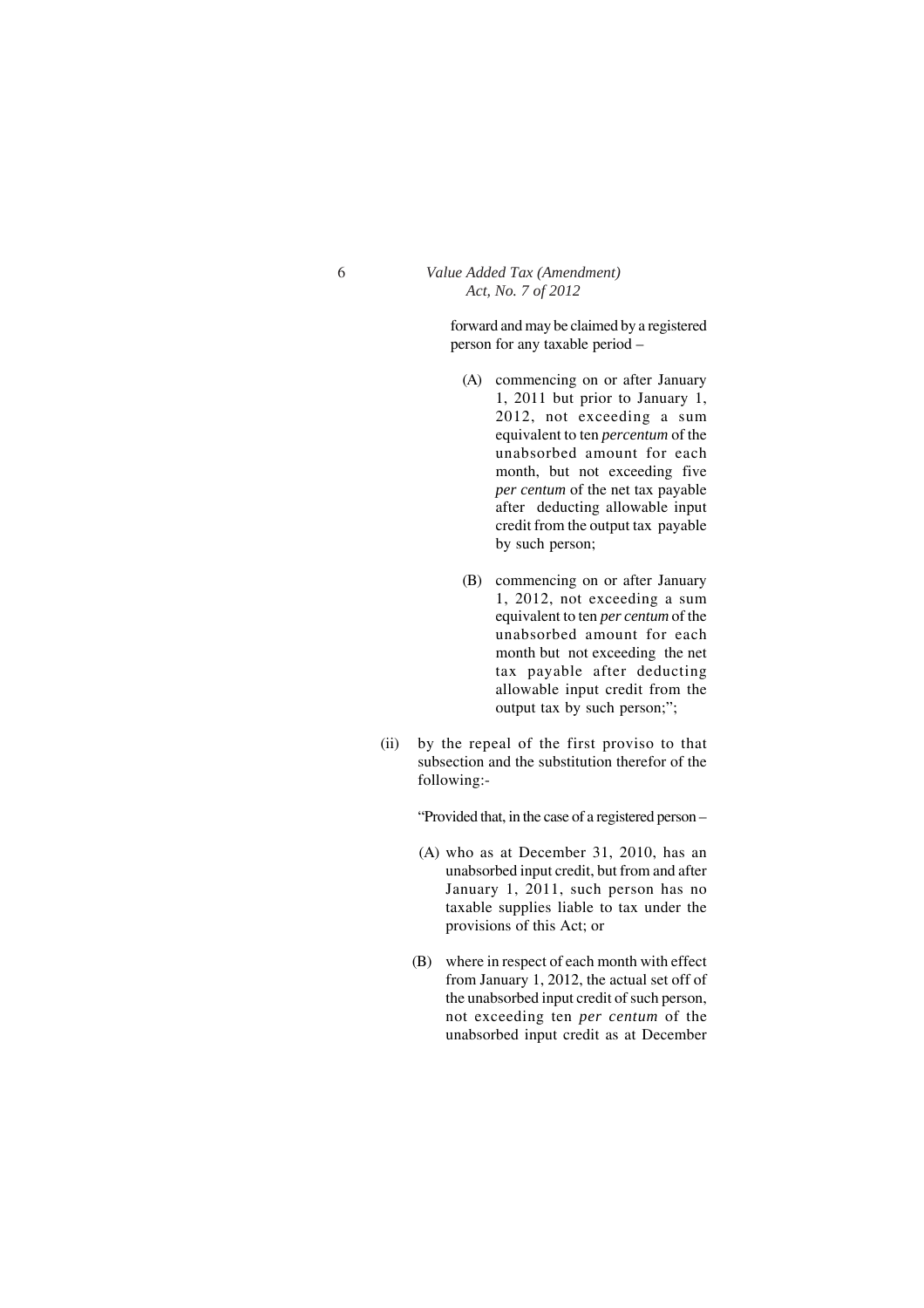31, 2010, the excess over the amount set off, as is referred to in sub-paragraph (B) of paragraph (*a*) of subsection (10),

may be set off after ascertaining the amount of the unabsorbed input credit in the folowing manner:–

- (i) for any taxable period commencing on or after January 1, 2011 but prior to January 1, 2012, in the manner provided for in either paragraph (*a*), paragraph (*b*), paragraph (*c*) or (*d*), as the case may be-
	- (*a*) in the case of a registered person who is an operator of a telecommunication services licensed under section 17 of the Sri Lanka Telecommunication Act, No. 25 of 1991, the set off may be made as against the sum payable by him as Telecommunication Levy payable under the Telecommunication Levy Act, No. 21 of 2011;
	- (*b*) in the case of a registered person who is liable to pay income tax, the set off may be made as against the sum payable by such person as income tax after January 1, 2011;
	- (*c*) in the case of a person to whom the provisions of either paragraph (a) or (b) above does not apply, the set off shall be made against the sum payable after January 1, 2011, by such person as tax under any written law for the time being in force,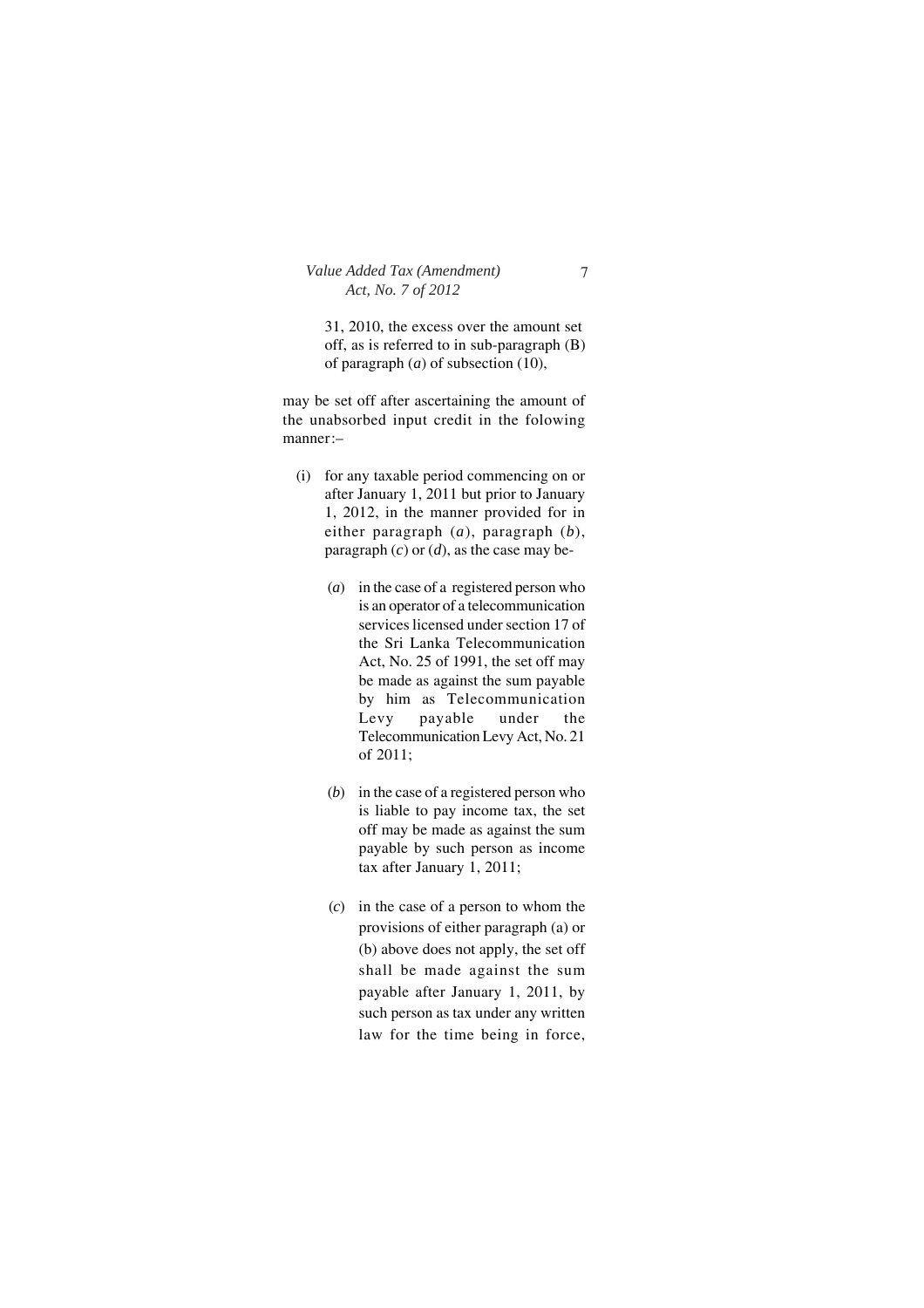administered by the Commissioner - General;

- (*d*) in the case of a person to whom the provisions of either paragraph (*a*), (*b*), or (*c*) above does not apply, the set off may be considered against the tax payable at the point of entry into the country, by the Director-General of Customs after July 13, 2011 with the approval of the Commissioner-General after considering the facts of the case;
- (ii) for any taxable period commencing on or after January 1, 2012, against the tax payable in the manner provided for in either paragraph (*a*), paragraph (*b*) or paragraph (*c*) below, as the case may be:-
	- (*a*) in the case of a registered person who is an operator of a telecommunication services licensed under section 17 of the Sri Lanka Telecommunication Act, No. 25 of 1991, the set off may be made as against the sum payable by him as Telecommunication Levy payable under the Telecommunication Levy Act, No. 21 of 2011; or
	- (*b*) in the case of a registered person who is liable to pay any tax administered by the Commissioner - General of Inland Revenue, the set off may be made against the sum payable after January 1, 2012, by such person as tax under any written law for the time being in force,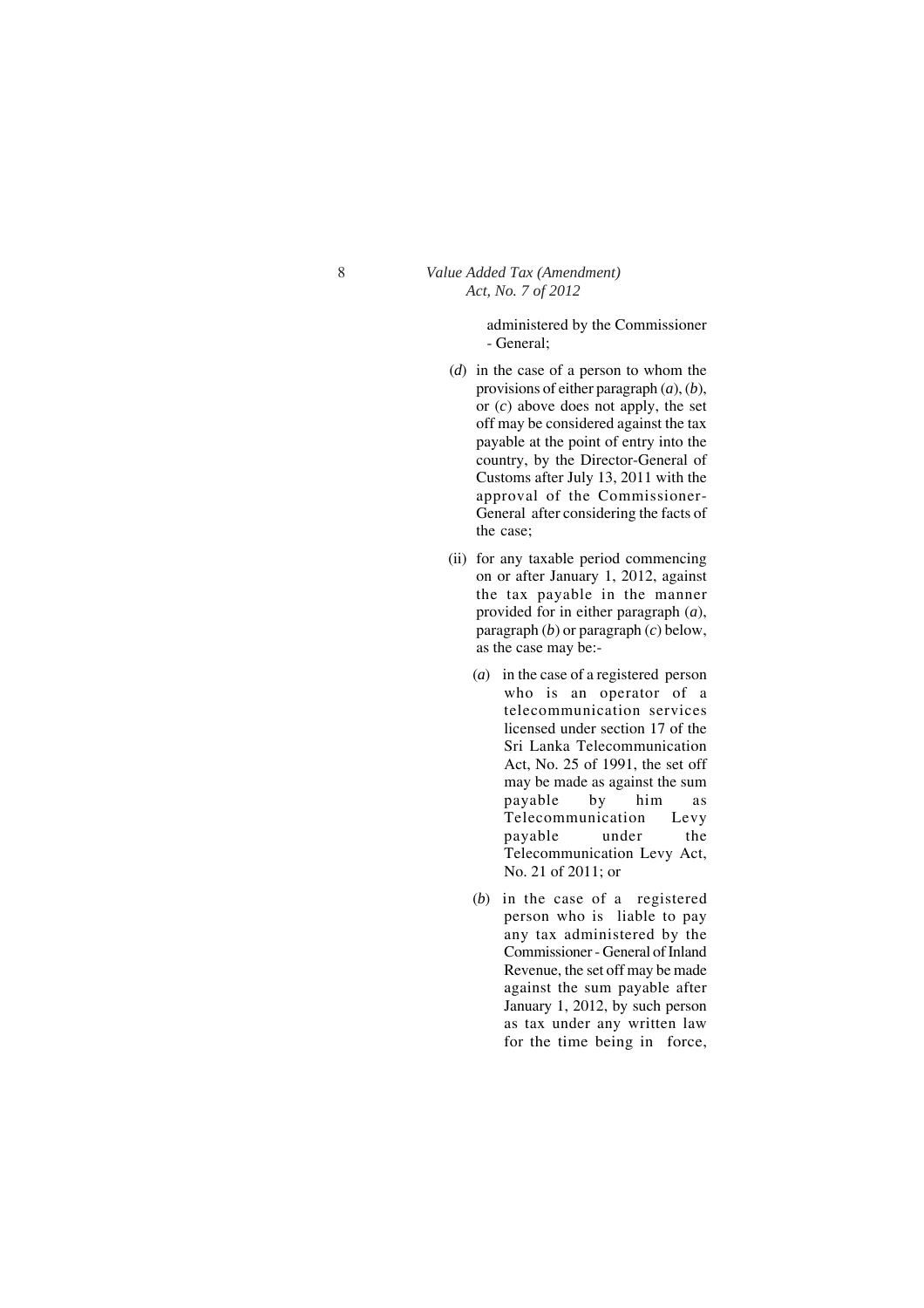administered by the Commissioner – General; and

(*c*) in the case of a registered person to whom the provisions under paragraph (*a*) and (*b*) above do not apply, the set off may be considered against the tax payable at the point of entry into the country, by the Director-General of Customs after January 1, 2012 with the approval of the Commissioner- General after considering the facts of the case.

The set off for each month, against the tax payable in terms of this subsection–

- (i) where such set off is applicable to any taxable period from January 1, 2011 but prior to January 1, 2012 shall not exceed ten *per centum* of the unabsorbed input credit as at December 31, 2010 or five *per centum* of the relevant tax liability, which ever is less;
- (ii) where such set off is applicable to any taxable period commerncing on or after January 1, 2011 shall not exceed ten *per centum* of the unabsorbed input credit as at December 31, 2010 or the net unabsorbed balance as at December 31, 2011 after setting off the tax payable during the period of twelve months from the total unabsorbed balance as at December 31, 2010, which ever is less.".

**4.** Section 25A of the principal enactment is hereby amended in paragraph (iv) of subsection (1) of that section by the substitution for the words and figures "commencing on or after January 1, 2009." of the words and figures, "commencing on or after January 1, 2009:

Amendment of section 25A of the principal enactment.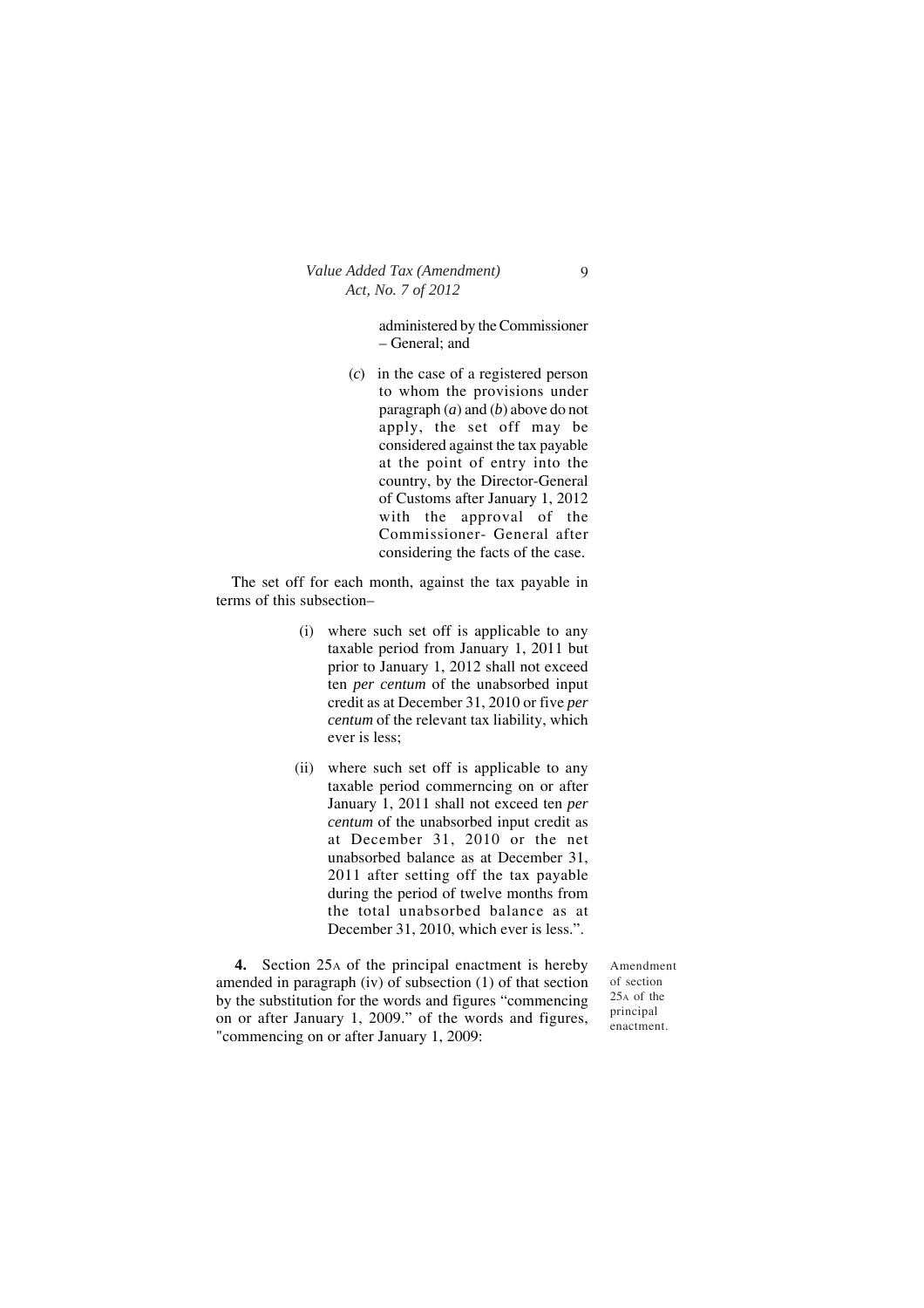Provided however, the supply of financial services by a Unit Trust or a Mutual Fund shall not be treated as a financial service for the purpose of this section.".

Amendment of the first schedule to the principal enactment.

**5.** The First Schedule to the principal enactment is hereby amended in PART II thereof as follows:-

(1) in paragraph (a) of that PART :-

- (i) by the repeal of item  $(x)$  and substitution therefor of the following item:-
	- "(x) agricultural machinery, mammoties, forks, fertilizer (effective from 01.07.2004), artemia eggs and peat moss classified under the Harmonized Commodity Description and Coding System Numbers for Custom proposes;";
- (ii) in item (xii), by the substitution for the words and figures "machinery used for construction industry imported not later than December 31, 2010" of the words and figures "machinery used for the construction industry,";
- (iii) by the addition immediately after item (xxi) of the following:-
	- "(xxii) (i) lorries, trucks, buses, sports equipments, machinery used for the production of rubber or plastic products, sunglasses, perfumes, moulding ( steel, glass, rubber or plastic), photo sensitive semi conductor devices;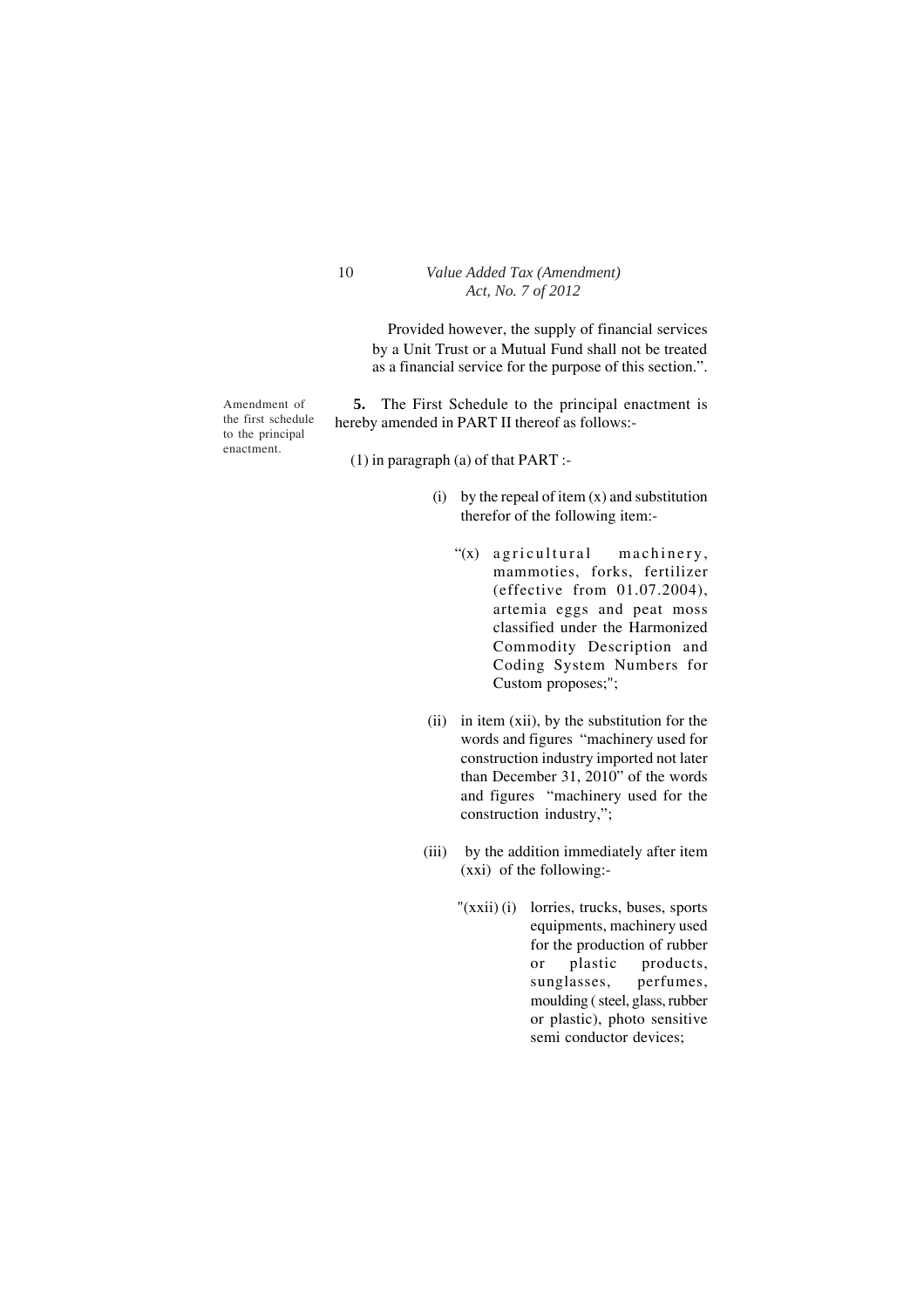- (ii) raw materials for the manufacture of spectacles and spectacle frames ;
- (iii) items and spares for the poultry industry;
- (iv) wood (sawn);
- (v) fabric for domestic consumption subject to a cess at a specific rate in lieu of chargeability of any other tax payable on importation at the point of entry into the country, as specified in a *Gazette* Notification issued under the Sri Lanka Export Development Act, No. 40 of 1979,

classified under the Harmonized Commodity Description and Coding System Numbers for Custom purposes;

- (xxiii) goods for any international event approved by the Minister of Finance taking into consideration the economic benefit to the country, by conducting such event in Sri Lanka.";
- (2) in paragraph (*b*) of that PART:-
	- (i) in sub-paragraph (A), by the repeal of item (ii) and the substitution therefor of the following ;–
		- "(ii) lorries, tractors or motor coaches with a seating capacity of not less than twenty eight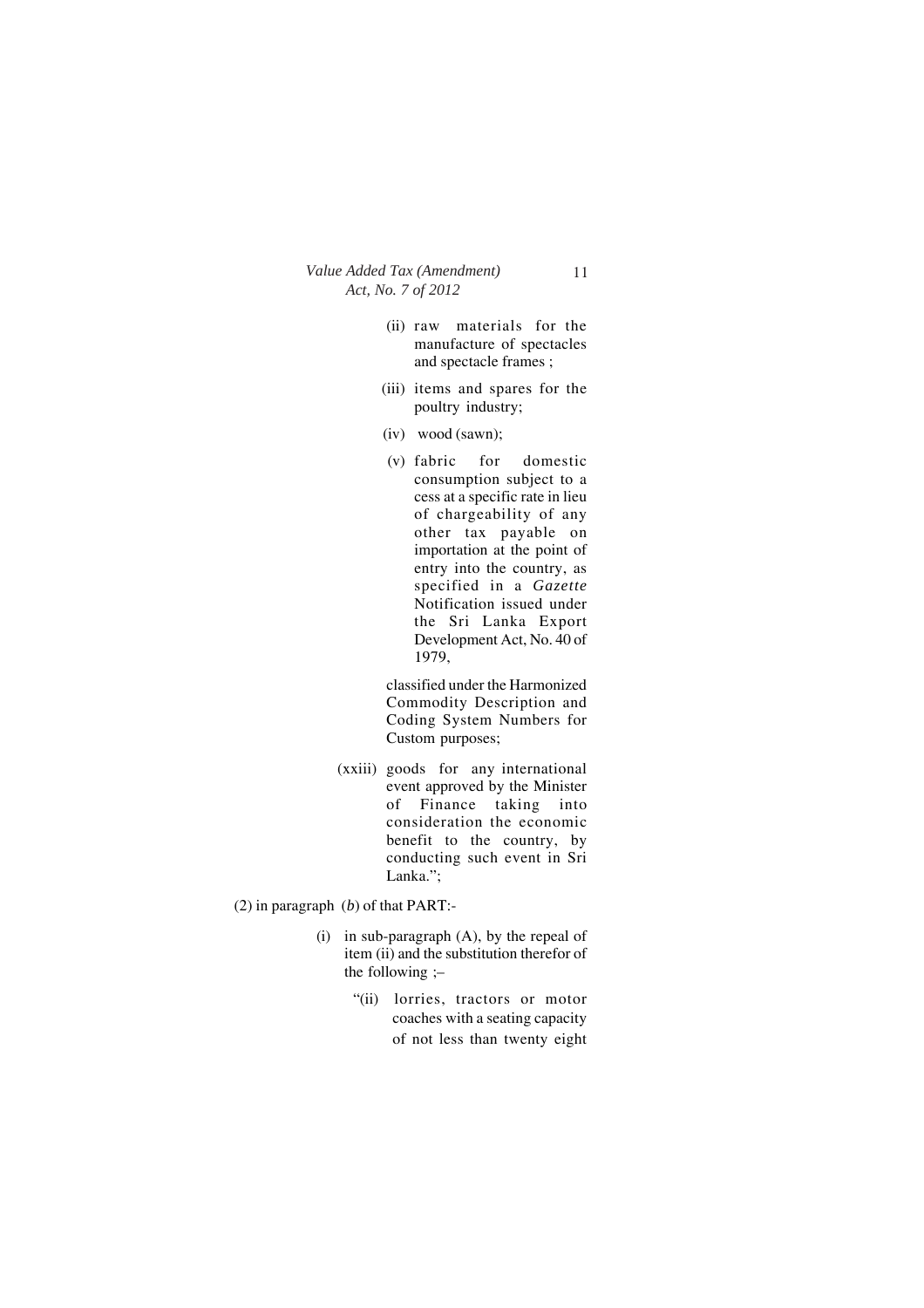passenger seats, in respect of any rental falling due for payment on or after April 1, 2012.";

- (ii) by the repeal of item (xiii) and the substitution therefor of the following:-
	- "( xiii) imported unprocessed timber logs or ships or any article subject to the Special Commodity Levy under Special Commodity Levy Act, No. 48 of 2007 subject to the condition that such Nation Building Tax referred to in paragraph (d) of subsection (10 ) of section 2 of the Nation Building Tax Act, No. 9 of 2009, shall be payable in respect of such article.";
- (iii) by the addition immediately after item (xxxv) of the following:-

"(xxxvi) locally manufactured–

- (i) hydropower or wind power machinery and equipment;
- (ii) turbines;
- (iii) canned fish or clay pottery products using locally produced raw materials;
- (iv) products using locally procured raw materials for the required specification of tourist hotels or airlines;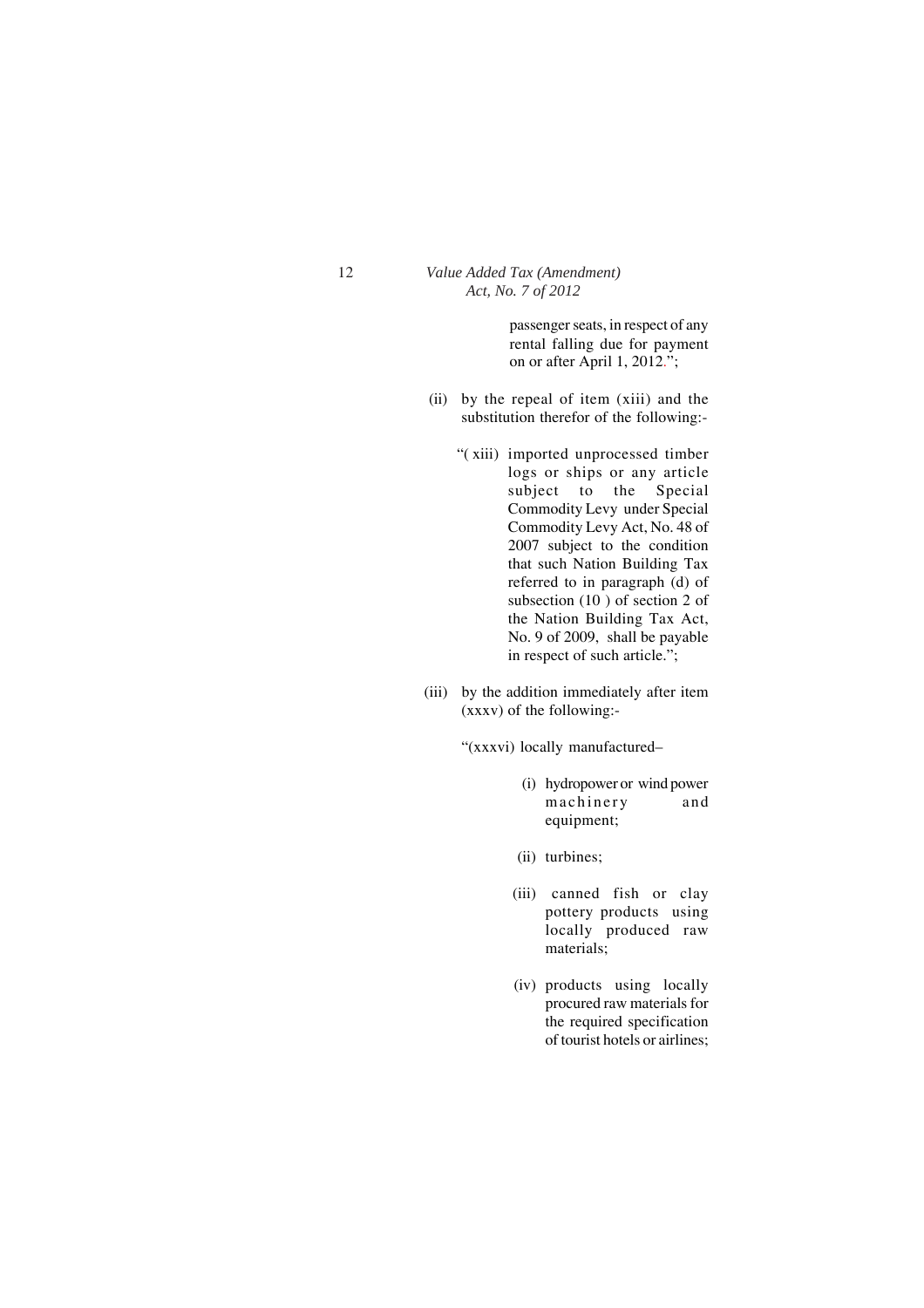(v) specified products to identified state institutions replacing imports,

by the manufacturer in so far as such products are locally value added products, as per the conditions specified in the guidelines issued for this purpose;

- (xxxvii)(i) locally manufactured fabric in the domestic market by any manufacturer who does not enjoy any concessions under any agreement entered into with the Board of Investment of Sri Lanka;
	- (ii) fabric which are subject to a cess at a specific rate classified under the Harmonized Commodity Description and Coding System Numbers for Custom proposes, in lieu of chargeability of any other tax on importation at the point of entry into the country, by the Director-General of Customs as specified in a *Gazette* Notification issued under the Sri Lanka Export Development Act, No. 40 of 1979;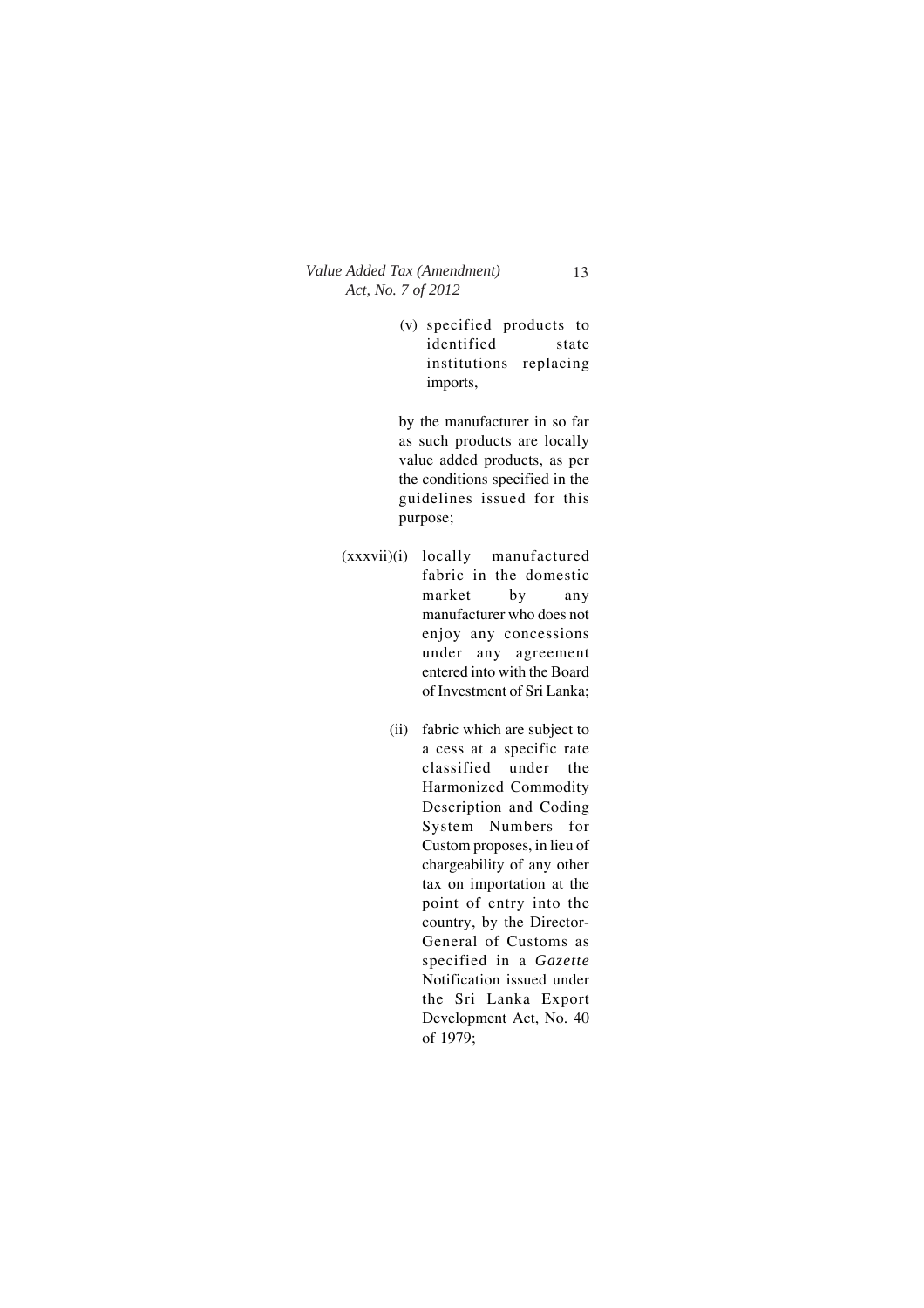- (xxxviii) services, being research and development services provided by the supplier of such services within the meaning of the Inland Revenue Act, No.10 of 2006 for the purposes of deduction under section 25 of that Act;
	- (xxxix) painting, at the point of sale, by the artist thereof;
		- (xL) services, by the Department of Commerce, with effect from January 1, 2012, services by the Board of Investment of Sri Lanka or the Sri Lanka Ports Authority, with effect from April 1, 2012, in so far as such services are provided to exporters or to providers of services which are zero rated services, for the purposes of tax under this Act;
		- (xLi) being any sum paid out of the Export Development Fund as export development rebate with effect from October 8, 2009;
		- (xLii) specific services for any international event approved by the Minister of Finance having taken into consideration the economic benefit to the country by conducting such an event in Sri Lanka;
	- (xLiii) services, which result in the improvement of quality, character or value of any fabric or garment with effect from April 1, 2012;
	- (xLiv) locally manufactured palm oil, with effect from April 1, 2012.";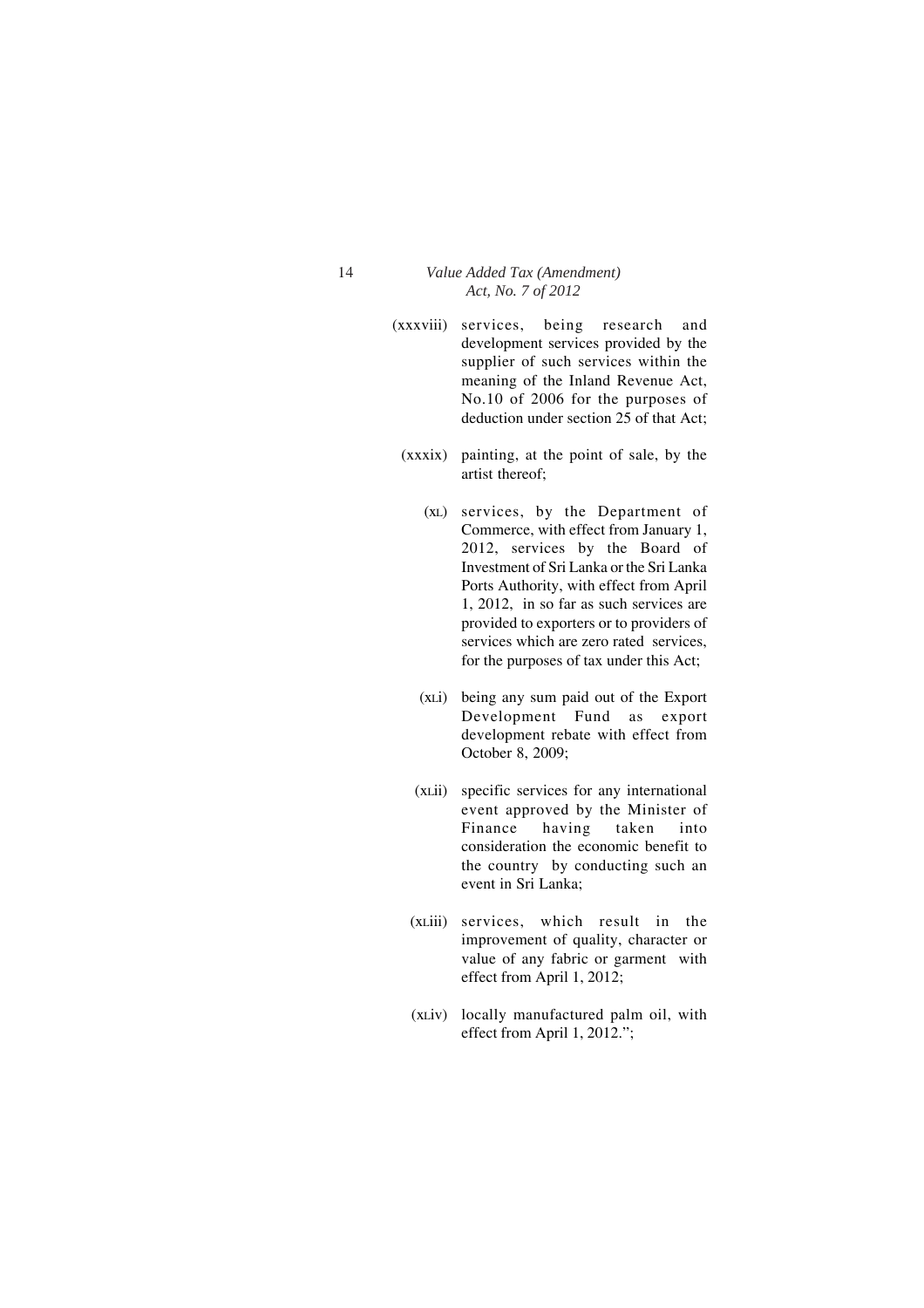(3) in paragraph (c ) of that PART :-

- (*a*) by the repeal of item (xxiii) and the substitution therefor of the following:-
	- "(xxiii) goods, for a project identified as a strategic development project under the provisions of the Strategic Development Project Act, No.14 of 2008, during the project implementation period, subject to the conditions specified therein or with the approval of the Minister of Finance any special project referred to in paragraph (f);";
- (*b*) in item (xxviii), by the substitution for the words "discharge lamps and arc lamp carbon" of the words and figures "discharge lamps, arc lamp carbon, speakers, amplifiers, digital stereo processors and accessories, cinema media players and digital readers";
- (*c*) by the addition immediately after item (xxx) of the following:-
	- "(xxxi) pharmaceutical machinery and spare parts for the pharmaceutical machinery which are not manufactured in Sri Lanka, classified under the Harmonized Commodity Description and Coding System Numbers for Custom proposes, imported by pharmaceutical manufacturers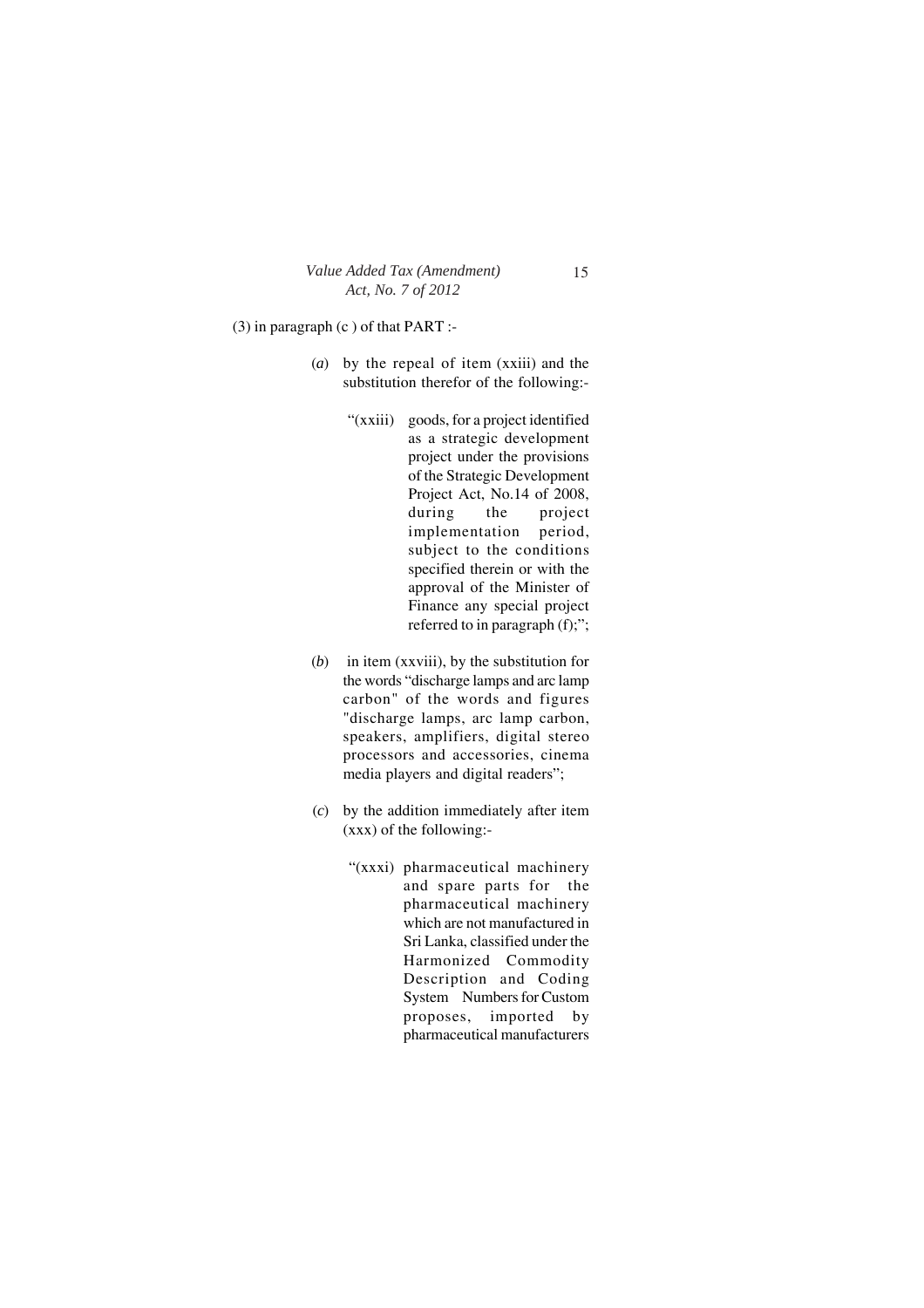and recommended by the Secretary to the Ministry of Health, including pharmaceutical machinery or parts imported after June 1, 2011 under the same conditions on which Value Added Tax has been deferred;

- (xxxii) machinery for the manufacture of bio mass briquettes and pallets so far as such machinery is imported by the manufacturer of such products classified under the Harmonized Commodity Description and Coding System Numbers for Custom proposes, including such machinery imported after June 1, 2011 under the same conditions on which Value Added Tax has been deferred;
- (xxxiii) green houses, poly tunnels and materials for the construction of green houses, by any grower of agricultural products or plants of any type, subject to the condition that such items are not manufactured in Sri Lanka, and approved by the Director-General, Department of Fiscal Policy on the recommendation of the Secretary to the Ministry of Agriculture;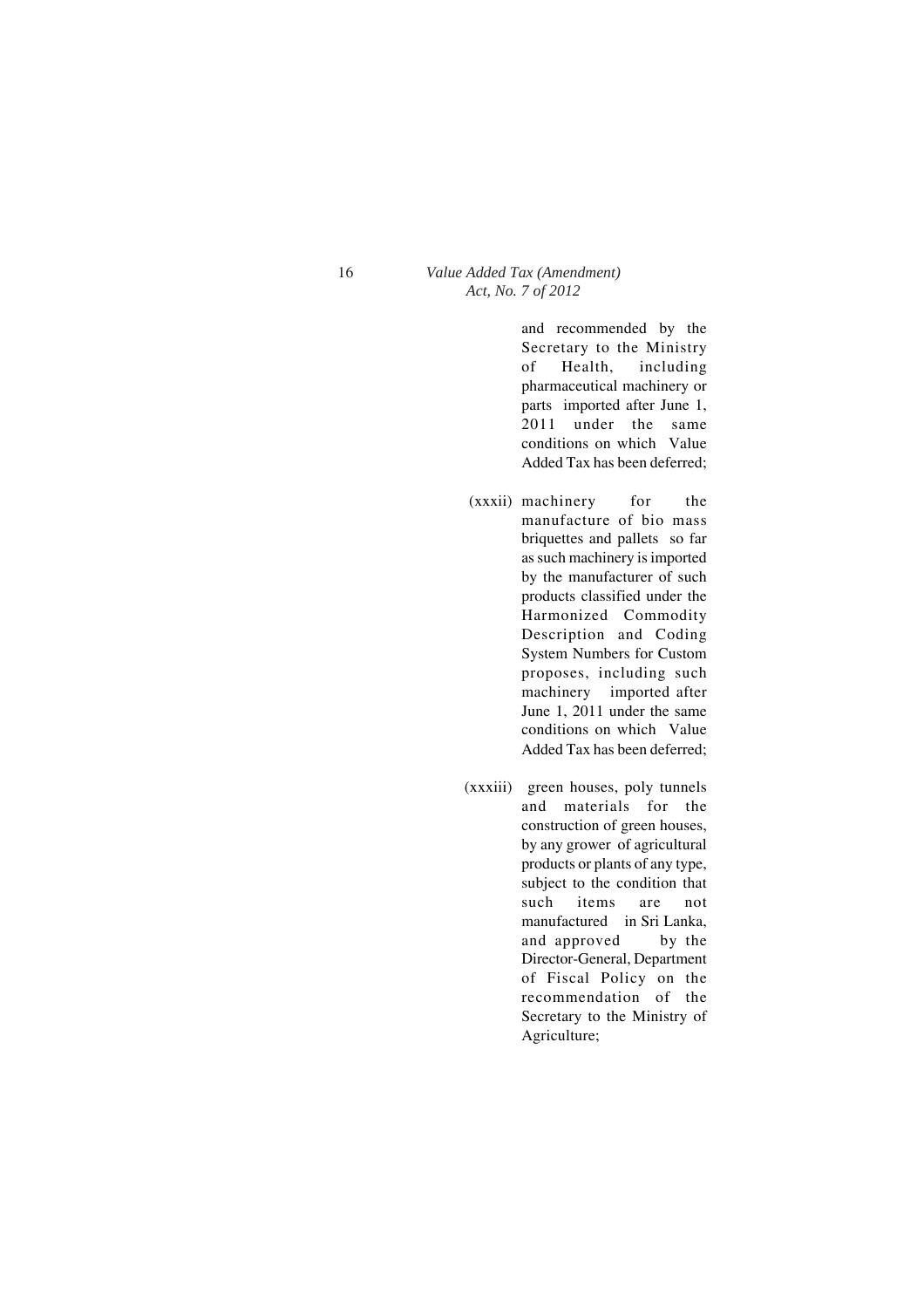- (xxxiv) plant, machinery or equipment by any enterprise qualified for a tax exemption under section 16D and17A of the Inland Revenue Act, No. 10 of 2006, for the use by such enterprise for the purposes specified in the agreement entered into with the Board of Investment of Sri Lanka on which tax is deferred during the project implementation period, subject to the fulfillment of the conditions specified in the agreement, during the project implementation period;
- (xxxv) any goods, ( other than motor vehicles and goods for personal use) required for the purpose of provision of services being international transportation which is consigned to Sri Lankan Air Lines Limited, Mihin Lanka (Pvt) Ltd. or Air Lanka Catering Services Ltd. ;
- (xxxvi) fabric, specified under the Harmonized Commodity Description and Coding System Numbers for Custom proposes, for the sale in the domestic market without any value addition, subject to the chargeability of a cess of rupees seventy five per kilogram on importation .".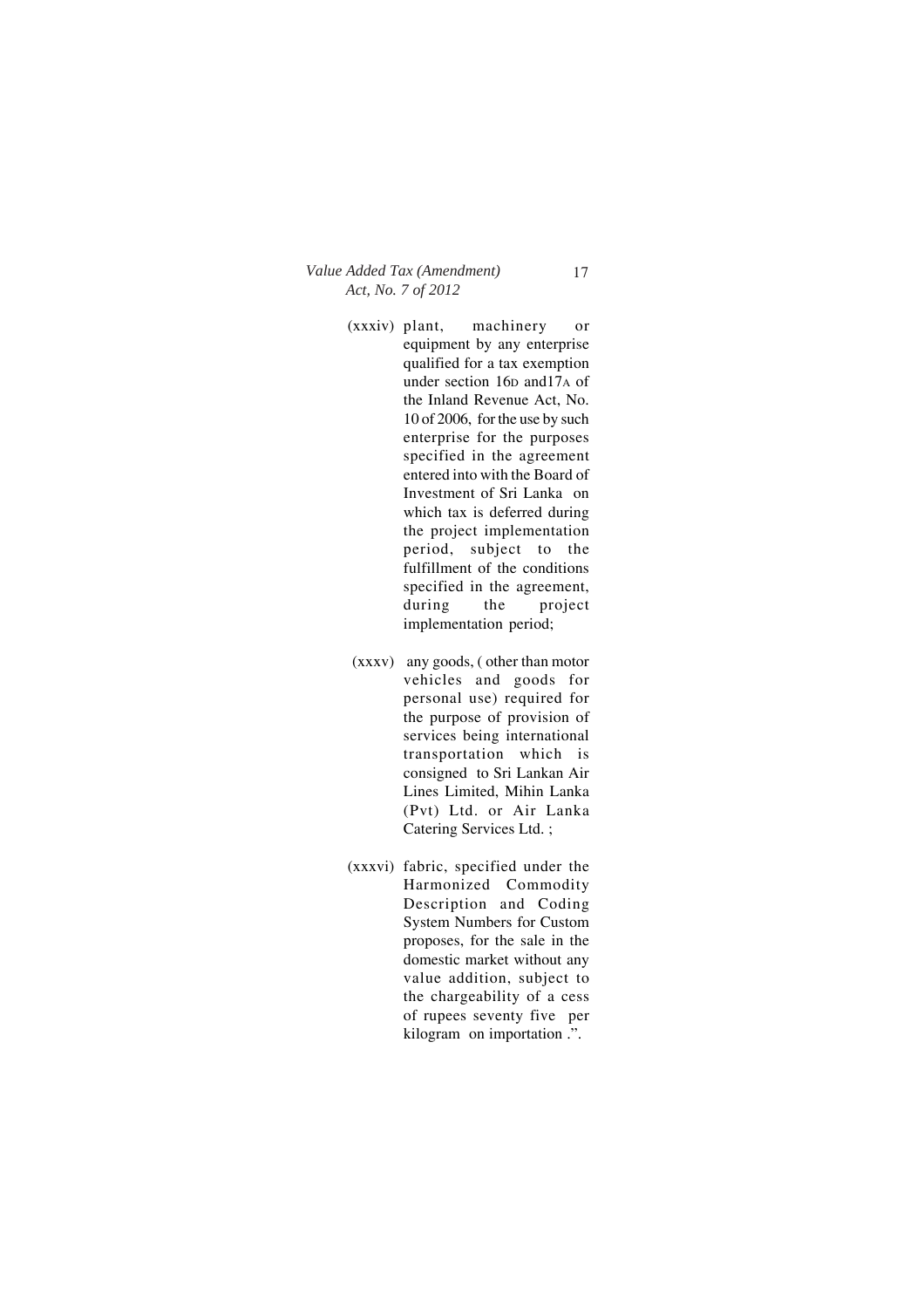Indemnity.

**6.** Any person who collects the Value Added Tax as provided for in this Act during any period prior to the date of coming into operation of this Act, shall be deemed to have acted with due authority and such collection shall be deemed to have been, and to be, validly made and such person is hereby indemnified against all actions civil or criminal, in respect of such collection.

Sinhala text to prevail in case of inconsistency.

**7.** In the event of any inconsistency between the Sinhala and Tamil texts of this Act, the Sinhala text shall prevail.